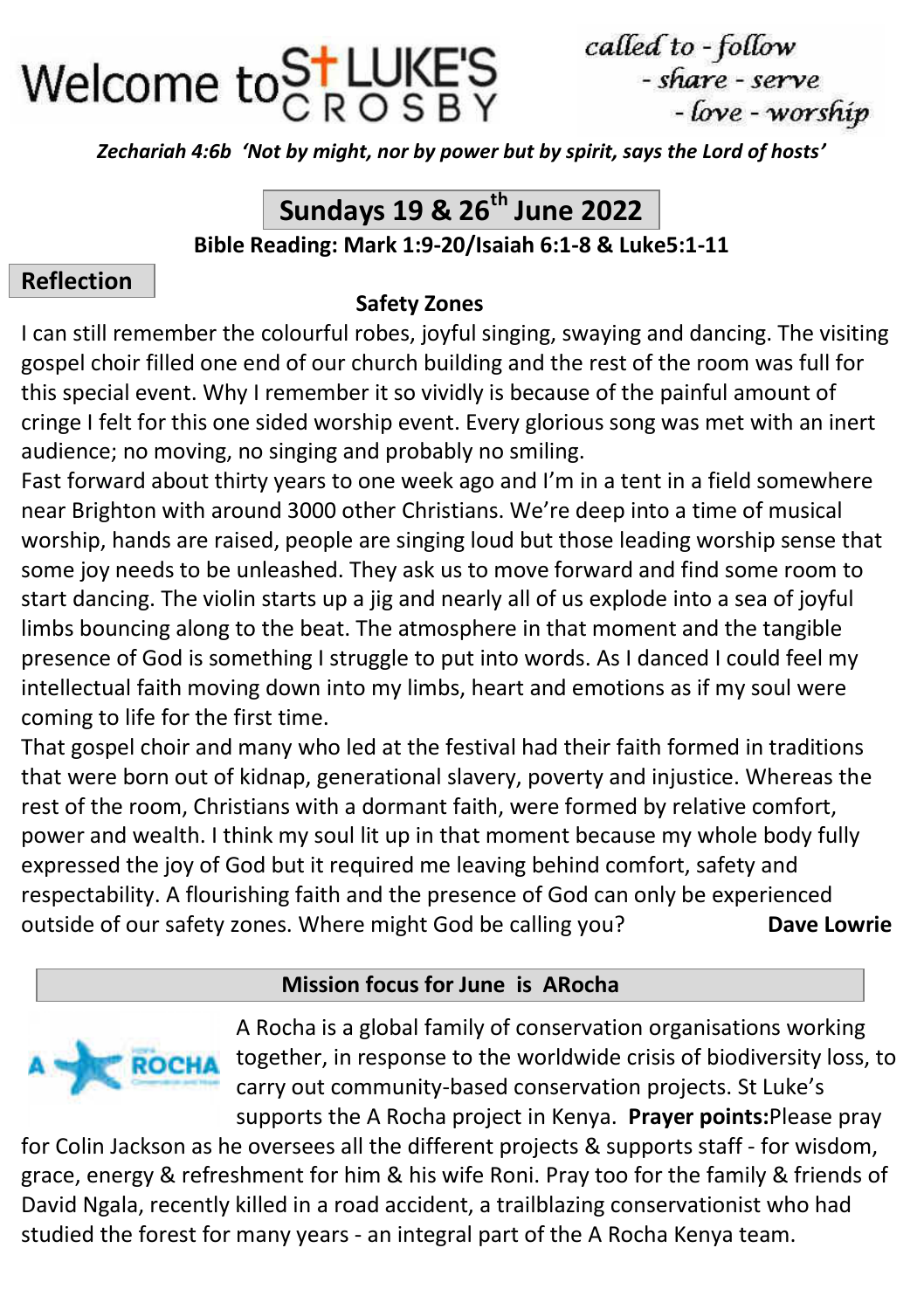**Church services and events** 

**Our Sunday Service meet in the building & live** 

**streamed at 10.00am every week;** [www.stlukecrosby.org.uk](https://www.stlukecrosby.org.uk/) , churc[h YouTube channel](https://www.youtube.com/channel/UCAMs3Rkty8bJIGkYSAzsX7A) by searching for stlukeschurchcrosby & church **Facebook** There are children's resources o[n stlukecrosby.org.uk/resources/](http://www.stlukecrosby.org.uk/resources/) 

**New Sermon Series** starts on Sunday 19<sup>th</sup> June exploring Discipleship & Holy Habits. Small group resources for each week are available at [www.stlukecrosby.org.uk/sermon-series](http://www.stlukecrosby.org.uk/sermon-series) 

**Morning Prayer** - Each **Tuesday** there will be a prayer time in the Parish Office for half an hour, starting at **7.15am** to pray for St Luke's and the way ahead. Do join us if you can.

**Wednesday morning Holy Communion 10.30am** in church – a short service of Holy Communion is held each Wednesday morning, all welcome.



**Listen to God Vision Evenings**: We have 2 more dates to come together and explore how we as a church are growing our vision of hosting/creating fountains and pools of God's love and presence in and for our community. Please join with others of St Luke's at 7.30pm on **Mon 20th June** and **Wed 20th July** in the Church for the sharing of ideas, discussion and prayer

**ARocha mission evening – Monday 27th June at 7.00pm** on Zoom when we will hear from Colin Jackson and his work on various conservation projects in Kenya. Book your place via the Events page on the website.

## *Prayer*

**Please pray for**: Beryl Collins (Jan Holmes mum,) baby Aidan and mum Monique, Colin Jones, Sandra Walker, Peter and Lena Trofimchuk, June (Angelina's mum), Jackie (friend of Margaret Quayle), Dave Markham, Daniel Watson McCabe, Christine Burridge, Donald Gallagher, Maureen Mitchell, Viv Pierce, Stan Roberts, Marg Houghton, and all those who are suffering with COVID-19.

Update re baby Aidan : he has undergone heart surgery and so far recovering ok

**Please pray for the family and friends of** Brenda Hancock who has recently passed away.

**Please also pray** for the appointments of a Vicar for All Saints with St Frideswyde's and a Team rector for the Maghull and Melling team.

**Prayers for this week:** Please keep the people of Ukraine in your prayers throughout this week; please pray for peace for Ukraine.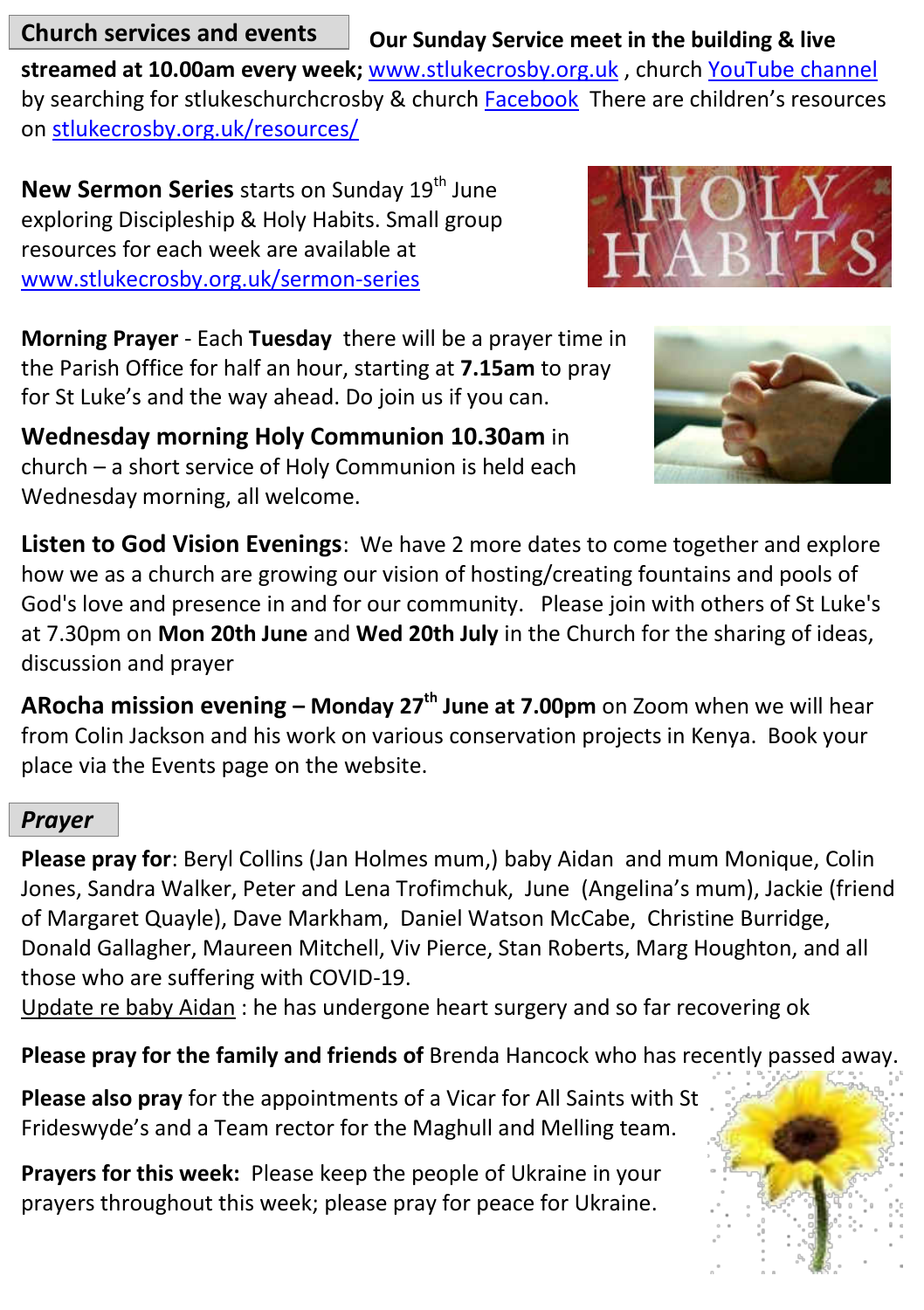#### **Please pray for…**

**Sun 19th June… Father's Day prayer from the Church of England** – "Thank you God for all who show a father's love in our world. Thank you for those who are special to us. Be close to those who are sad today. Help us to know that you our Father are always close. In Jesus name Amen **"**

**Mon … World Refugee Day** pray for the millions of men, women and children in our world today who have been uprooted by persecution, war and violence. Pray that God would strengthen those trying to help them to be safe, cared for, reunited with loved ones, and accepted into other countries as asylum seekers**.** 

**Tues…**for all the places around the world being affected by the changing climate, pray for those whose crops are failing and for all who are hungry.

**Weds…** all who find themselves without a home. Pray for those charities working to support them and provide friendship, food and shelter

**Thurs…** for the places where you live and work and spend your leisure time pray for your neighbours and neighbourhood, for your colleagues and place of work or volunteering **Fri…** Gardening Club meeting at St Luke's this evening

**Sat… Armed Forces Day** -pray for all who deployed on active service, for God's strength and protection; for the leaders and commanders for God's wisdom; for medics and chaplains, for patience skill and sympathy; for families and friends for God's comfort**. Sun 26th June…** for Elsie and Lottie being baptised at St Luke's today

**Mon…** schools, colleges, children and young people, pray for all teaching staff; and all those involved in education**.** 

**Tues…** those struggling financially, for those whose incomes are reduced **Weds…** all emergency service workers: Ambulance, Fire and Police, also pray for the RNLI and mountain rescue volunteers

**Thurs**… this country; for God's wisdom for all leaders. Pray also for the Health service**. Fri…** Sewing Group meeting at St Luke's today

**Sat**… Benefit Concert for Ukraine at St Luke' church hall today.

## **Notices**

**Confirmation** - **10th July** if anyone is interested in getting confirmed please speak to Rev Amanda Bruce asap.



**Plastic Free July**® is a global movement that helps millions of people be part of the solution to plastic pollution – so we can have cleaner streets, oceans, and beautiful communities. Will you be part of Plastic Free July by choosing to refuse single-use plastics? To take the challenge or take the pesky plastics quiz and find out more visi[t plasticfreejuly.org/](https://www.plasticfreejuly.org/)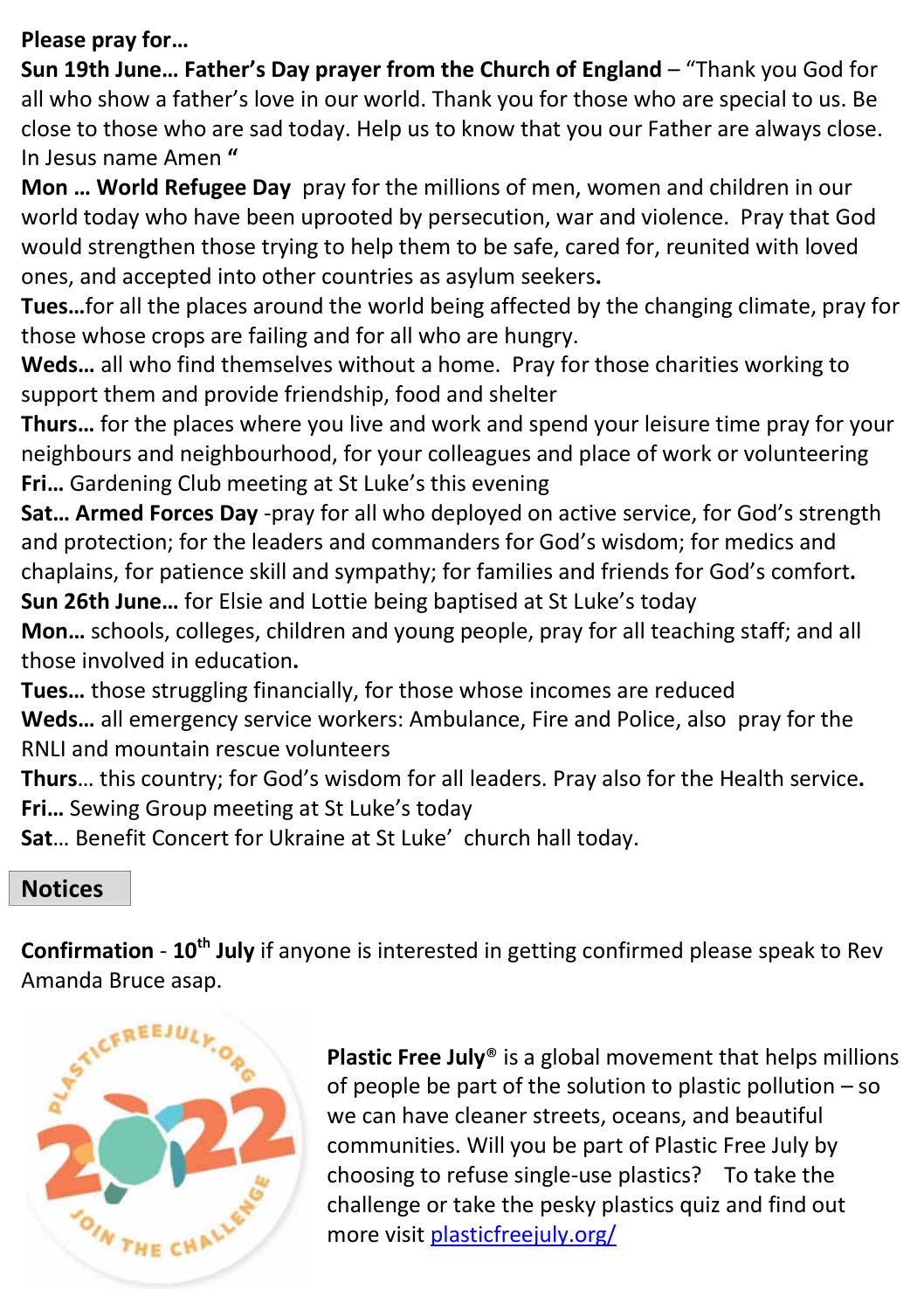**TOGETHER**  Do you have a heart for social justice? Experience leading social action projects? A desire to see ∎ ∉ more faith-based social action across the region? Together Liverpool are looking to appoint [a Social Action Development Lead Officer t](https://togetherliverpool.org.uk/whats-new/were-hiring-social-action-lead-development-officer)o join our team. If you answered yes to the questions above, this could be the role for you. **Closing date: July 3rd 2022.** The team are happy to arrange an informal chat with anyone who would like to know more about the role. Please contact our Executive Directo[r James Green,](mailto:james.green@togetherliverpool.org.uk?subject=Social%20Action%20Development%20Lead%20Officer) or our Chair of Trustees [Rev Canon Dr Ellen Loudon.](mailto:ellen.loudon@liverpool.anglican.org?subject=Social%20Action%20Development%20Lead%20Officer)

## *JOURNEY INTO PRAYER* **An ecumenical invitation to explore a variety of ways of praying not just by talking about them but by giving ourselves space to experience**

**them and to deepen our relationship with God.** The course will be over 12 fortnightly sessions from September 2022 to Easter 2023 Tuesdays 10 a.m. – 3 p.m and held at the Cenacle Convent, Tithebarn Grove, Lance Lane, L15 6TW. The leaders will be members of three different denominations: Sr Winnie Morley, Revd David Frudd and Revd Karen Beck, they are all Ignation trained, spiritual directors and experienced in running courses. For more information please contact Sr Winnie on 0151 722 2271 or email to cenacleliverpool@gmail.com. **Closing date for applications is August 1st 2022** 



## **Dates for the Diary**

**SWACA Strawberry Tea - Saturday 25th June at 2.00 pm**  (please see below and also poster at the back of church)

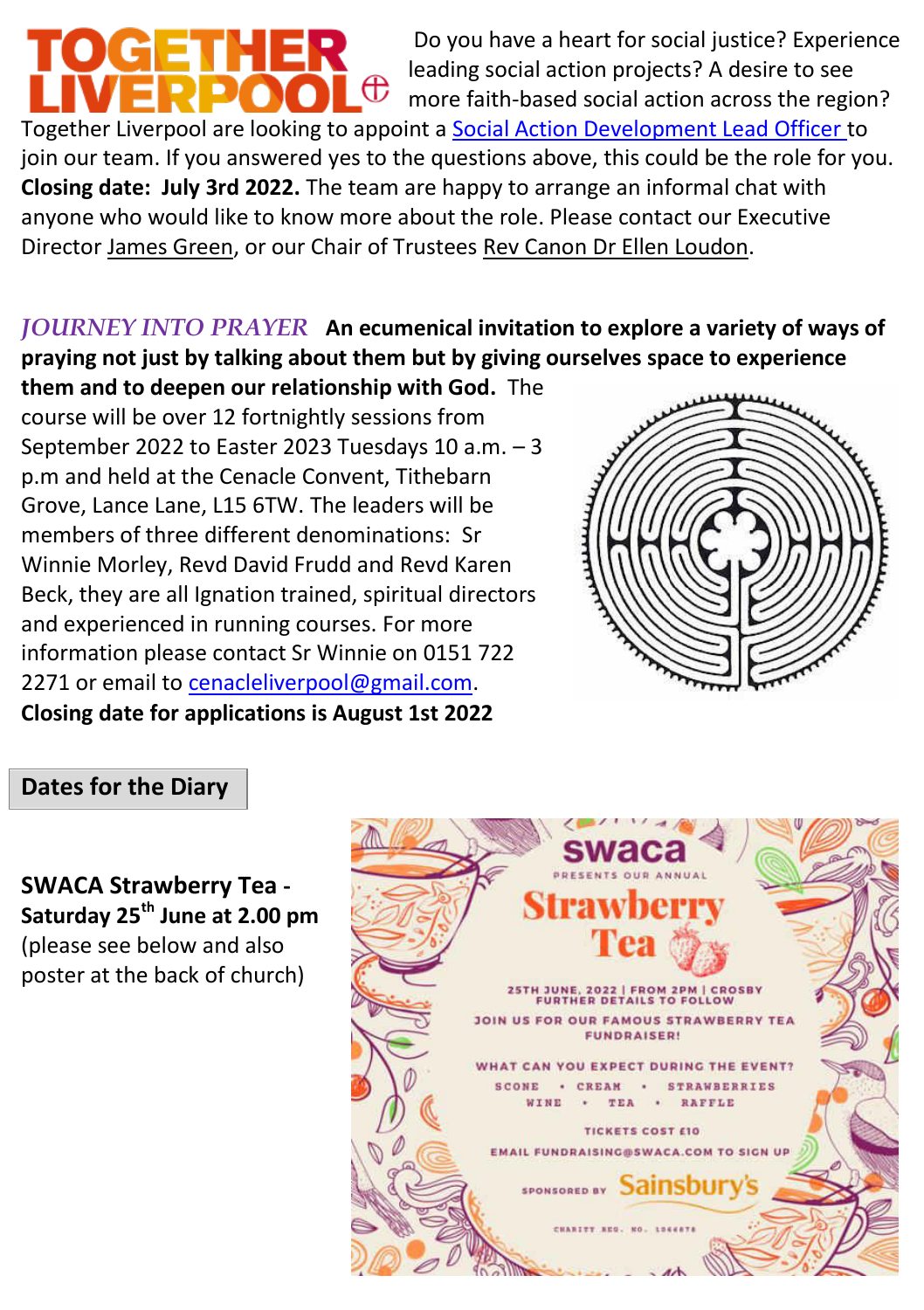**Churches together in Crosby Ecumenical Prayer**: you are invited to Morning Prayers with fellow-Christians. These short Services start at 9.45am followed by tea/coffee and biscuits. You can be sure of a warm welcome. The next service will be on **Thursday 23rd June here at St Luke's church. Forthcoming service: Thursday 30th June at St Helen's church.** 

**St Nicholas Church music festival Saturday 25th June – Sunday 3rd July.** Admission £5 per concert (under 16's free). Tickets on the door and all profits to their organ fund.



Bridge Road, Blundellsands. L23 6SA Reg charity: 1158819